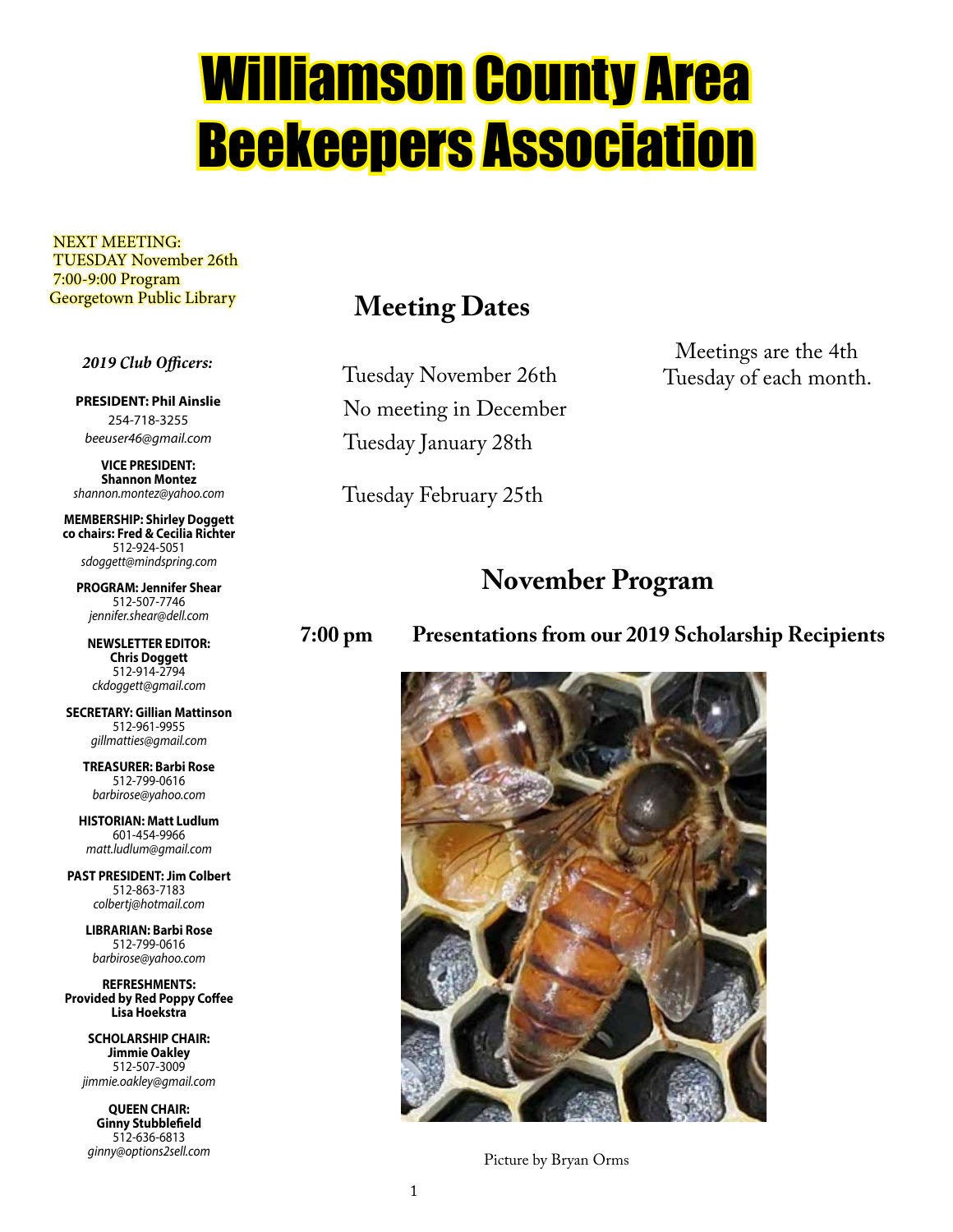### **Research Pearls They say love is blind, but if you're a queen honeybee it could mean true loss of sight.**

### An article from Phil Ainslie, President

 New research finds male honeybees inject toxins during sex that cause temporary blindness. All sexual activity occurs during a brief early period in a honeybee's life, during which males die and queens can live for many years without ever mating again.

 UC Riverside's Boris Baer, a professor of entomology, said males develop vision-impairing toxins to maximize the one fleeting opportunity they may ever get to father offspring.

 "The male bees want to ensure their genes are among those that get passed on by discouraging the queen from mating with additional males," said Baer, senior author of the study that discovered these blinding findings published today in the journal eLife. "She can't fly if she can't see properly."

 The toxins identified by the team are proteins contained in male bees' seminal fluid, which is a substance that helps maintain sperm. Earlier work by Baer's team also discovered honeybee seminal fluid toxins that kill the sperm of rivals. All honeybees make these proteins, though some may make more of it than others.

 Roughly 10 years ago, Baer and his international team began analyzing which proteins could be found in honeybees' fluids.

 "We found at least 300 of these 'James Bonds,' little secret agents with specific missions," he said.

 The team was not entirely surprised to find a protein that attacks the sperm of other males, as this behavior can be found in other insects. But they were surprised to find the protein that impacts genes responsible for vision in the queen's brains.

 To test whether the protein had this effect, Baer's team presented inseminated queens with a flickering light, and measured her response to it via tiny electrodes in her brain. The vision and corresponding flight-impairing effects kick in within hours, but Baer notes that it is likely reversible in the long term because queens do tend to fly successfully later in life when they establish new colonies.

 Studying the seminal fluid proteins required an interdisciplinary team of entomologists, biologists, biochemists, and more to identify them and examine their effects on the queens.

#### **Age matters: Young larvae boost pollen foraging in honey bees**

 As larvae age, the diet they're fed changes. So too do the pheromone signals they emit. In a paper published in the advanced online edition of the journal Animal Behaviour, ASU alumna Kirsten Traynor, a research associate with the University of Maryland, Robert E. Page Jr., ASU university provost and professor in the School of Life Sciences, and Yves Le Conte, a researcher with Institut National de la Recherche Agronomique, show that adult bees foraging for food use the changing pheromone signals of the young to adjust what nutritional resources they collect.

Honeybees were found to return to the hive with one and

one half times more protein-rich pollen, when exposed to young larvae as compared to old larvae. The researchers also discovered that significantly fewer foragers return home empty -- a finding that Traynor believes could have an impact in agricultural enterprises.

#### **Bees in the city**

 Bumblebees and honeybees are two species of bees that form colonies. The colonies of bumblebees are smaller compared to their honeybee cousins, who's hives can house tens of thousands of individuals. But both of these colonies have complicated compositions and structures that help them thrive.

 For bumblebees, recent studies showed that colonies located in urban areas may actually be more successful than nests located in agricultural areas. Reporting in the journal Proceedings of the Royal Society B, scientists found that city bumblebee colonies produced more individuals compared to their country counterparts. Biologist Ash Samuelson, who is an author on that study, talks about why urban environments might be a haven for bumblebees.

### **Deformed wing virus genetic diversity in US honey bees complicates search for remedies**

 Deformed Wing Virus (DWV), one of the leading causes of honey bee colony losses, is much more genetically diverse in the United States than previously thought, according to a study published by Agricultural Research Service (ARS) scientists in PLoS Biology.

 The discovery of these high levels of genetic diversity indicates the job of developing new treatments or a vaccine targeting DWV is going to be much harder than scientists previously thought.

 With a divergent virus population such as in the United States DWV, there are likely to be variants already present in the population with the potential to not be affected by any genetic sequence-specific treatments. What was a minor fraction of the virus population could then quickly become predominant once the targeted variants are eliminated.

### **Fish and Bees "Talk" with Help from Robot Translators**

 Robots integrated into groups of zebrafish and of one-dayold honey bees allow the two species to influence each other's behavior.

 A robot interacting with young honey bees in Graz, Austria, exchanged information with a robot swimming with zebrafish in Lausanne, Switzerland, and the robots' communication influenced the behavior of each animal group, according to a study published in Science Robotics today (March 20).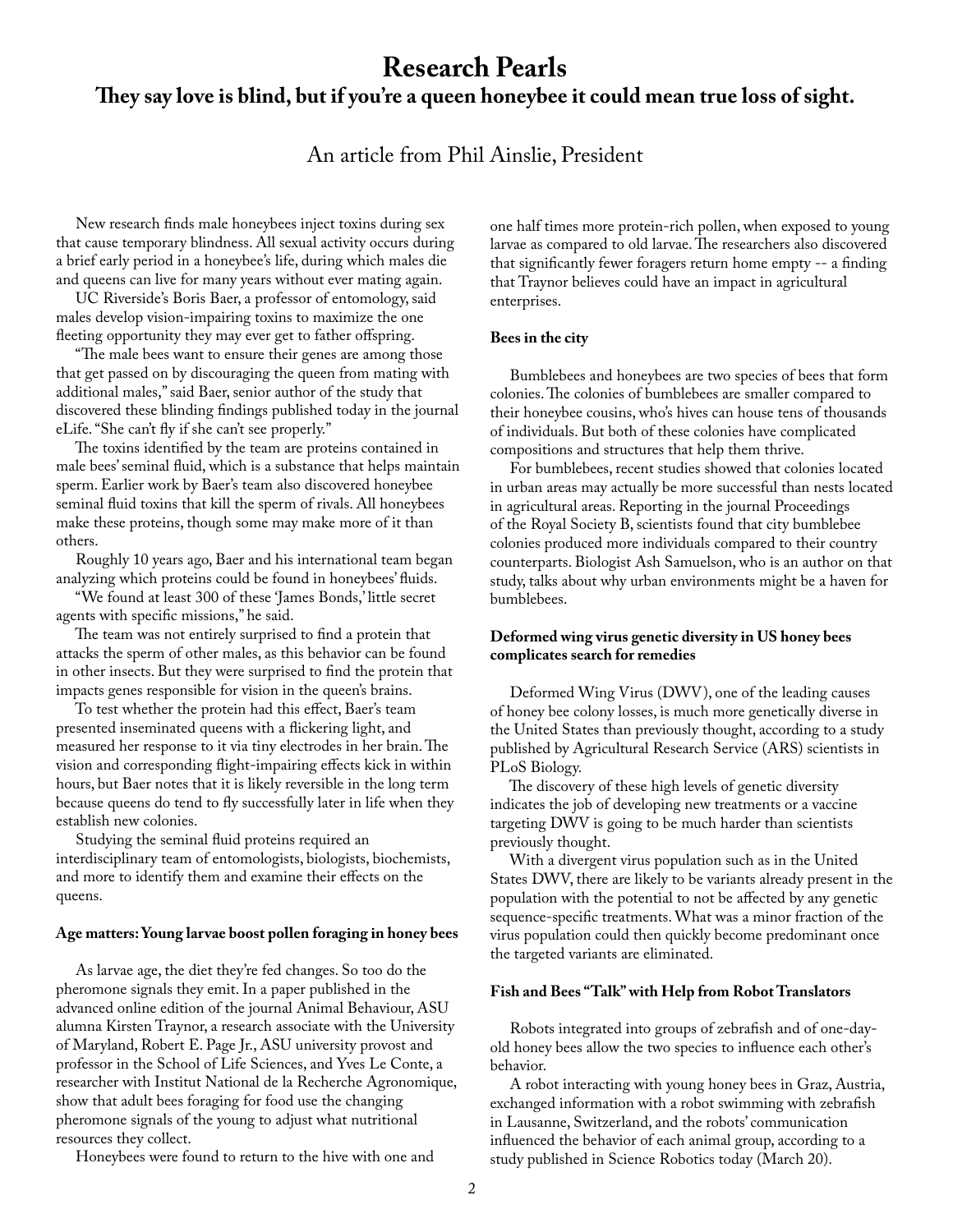"It's the first time that people are using this kind of technology to have two different species communicate with each other," says Simon Garnier, a complex systems biologist at New Jersey Institute of Technology who did not participate in the study. "It's a proof of concept that you can have robots mediate interactions between distant groups." He adds, however, that the specific applications of such a setup remain to be seen.

 As robotics technology has advanced, biologists have sought to harness it, building robots that look and behave like animals. This has allowed researchers to control one side of social interactions in studies of animal behavior. Robots that successfully integrate into animal populations also provide scientists with a means to influence the groups' behavior.

### **Honeybees infect wild bumblebees through shared flowers**

### University of Vermont

Summary:

 Viruses in managed honeybees are spilling over to wild bumblebee populations though the shared use of flowers, a first-of-its-kind study reveals. This research suggests commercial apiaries may need to be kept away from areas where there are vulnerable native pollinator species, like the endangered rusty patched bumblebee.

#### **Honey bees can help monitor pollution in cities**

University of British Columbia March 11, 2019 Summary:

 Honey from urban bees can tell us how clean a city is and help pinpoint the sources of environmental pollutants such as lead, new research has found.

 Honey is able to provide such localized "snapshots" of the environment because honey bees typically forage for pollen and nectar within a two- to three-kilometer radius of their hives.

 "We now have four years of consistent data from Metro Vancouver, which provides a present-day baseline that will allow us to monitor even tiny changes in our environment very efficiently," said Dominique Weis, senior author and director of the institute.



 Williamson County Area Beekeeping Association Meeting Summary - October 22nd, 2019 meeting.

The meeting was opened by Phil Ainslie, President, at 7 pm.

#### Presidents Announcements

 1.A review of the constitution by the board members will be undertaken and suggested changes, should there be any, will be presented at the next meeting.

 2. Don't forget, "Bee Buzz" will be at Rudy's BBQ, at the IH35 location, in Round Rock from 2 pm -4pm. This is an informal, come and go, meeting to talk about any aspect of bees that you please. The meetings will be on the Sunday following the monthly WCABA meeting.

 3.The WCABA is still in need of mentors to support our members. You can get more information from the WCABA website under "Mentor/Mentee program".

 4. Michael McPherren has numerous books for sale,and a BJ Sherriff SS66 beekeepers suit for sale, new at \$125. Michael will have the books available to look at at the back of the room.

 5. The advertised program of "winterizing your beehive" unfortunately will not be provided at this meeting.

Beekeeping 101/102 - Products of the Hive by Dodie Stillman and Barbi Rose.

 Information was provided by Dodie on the production of wax followed by a great hands on experience making various items from wax including food wraps, walnut candles, seals and small wax bowls.

Door Prizes. - Several lucky winners

The meeting was not officially closed

The next meeting will be held on Tuesday November 26th from 7 pm - 9 pm at the Georgetown Library.

Gillian Mattinson. Secretary, W.C.A.B.A.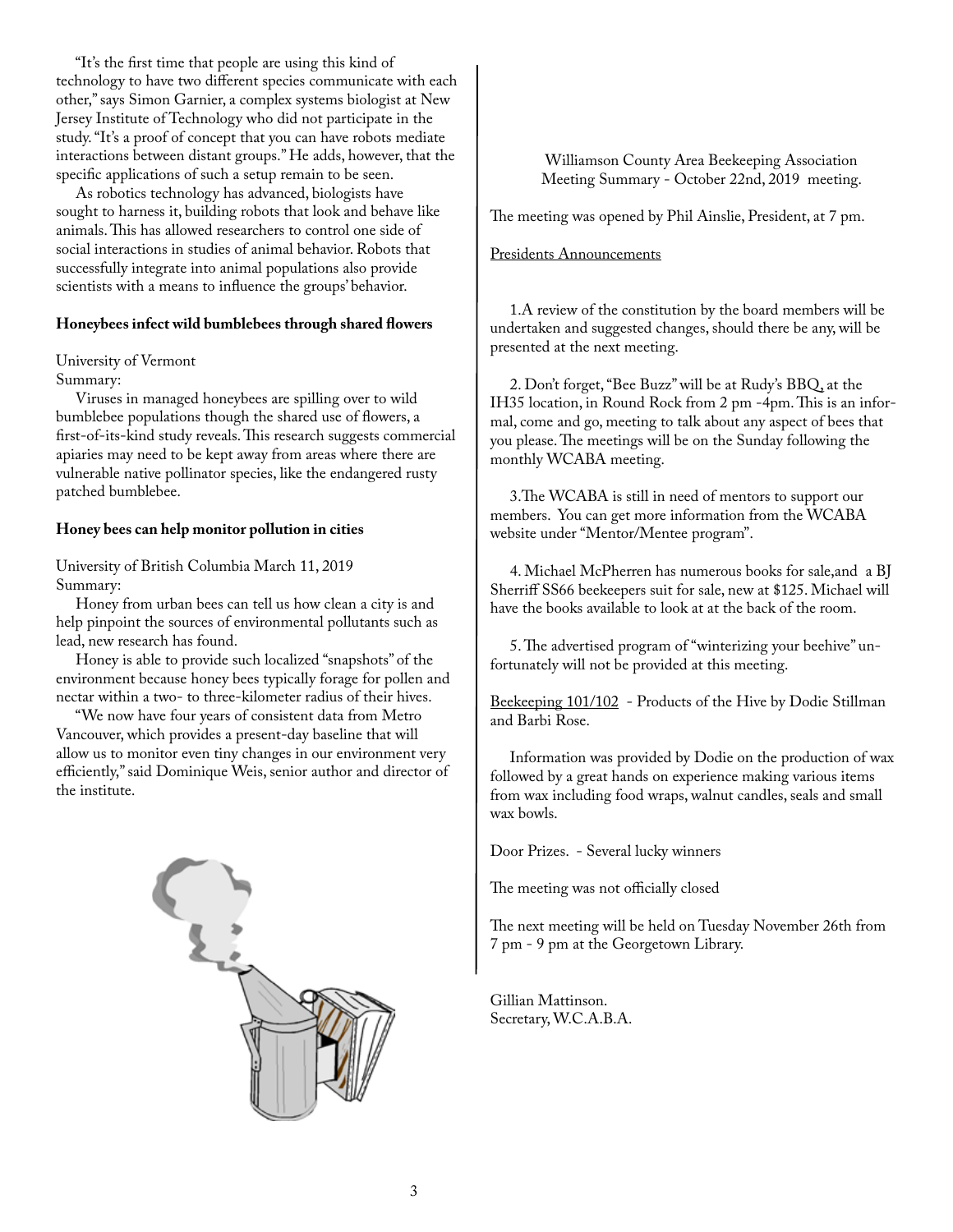### Scholarship Recipients Hit Record Sales at Hill Country Fair

 The Recipients from the 2019 Ed Wolfe – Robert Bost Memorial Scholarship Program hit a record high in honey sales at the 23<sup>rd</sup> Annual Hill Country Arts & Craft Fair held on November 2-3rd in Sun City, Texas. The honey sales help support the program in the coming year and offer the youngsters an opportunity to practice the art of selling their product and talking to the fair goers about bees and their experiences in beekeeping. This year's recipients are Quinn Bramwell of Cedar Park, Bailey and Reece Brett from Georgetown, and Eli Crozier from Florence, Texas.

 Jimmie Oakley, Scholarship Program Chair, set up the Honey Booth on Friday afternoon at Sun City so everything was ready to go on Saturday morning when the Fair opened. The Honey Booth contained the table display of various size containers of honey, the banner identifying the program, educational posters showing the bee's life cycle, and an observation hive with live bees that always attracts a lot of attention from the public.

 On Saturday morning the booth was opened by volunteer Sterling Kinghorn and his mother Julie of Round Rock, and although a cold morning to start out, honey sales warmed everything up quickly. Quinn Bramwell and his dad Aaron worked the booth through the noon hour with brisk business that continues to grow revenues and shrink inventory. There was growing interest in the bees as several visitor's had questions about the observation hive. The early afternoon was filled by Bailey Brett, her brother Reece, and their dad Shannon. All took their turn at selling honey and educating the public. Late afternoon to closing Eli Crozier and his dad Joshua manned the booth and ended a very productive and profitable day for the Honey Booth. Sales were so good that Mr. Oakley had to go back to the Farm and bottle more honey to replenish depleted stocks of  $1 \& 2 \# \text{'ers.}$ 

 On Sunday morning Dodie Stillman and her husband agreed to be *Aaron Bramwell answer youngster's Bee question* present to open the Honey Booth for a shorter and warmer day. Sales took off again with the honey bears being the darling of the day. Eli Crozier had so much fun on Saturday that he talked his dad into bringing him back to another shift on Sunday and stayed through the breakdown and load up part of the schedule - thanks!

 With selling honey, taking money, explaining about the bees and showing off the bees in the observation hive the youngsters put to use the knowledge and experience they have gained working with their bees this year. It appears a good time was had by all.



*The Honey Booth location at the Fair*





*Dodie Stillman and her husband opened up the booth on Sunday*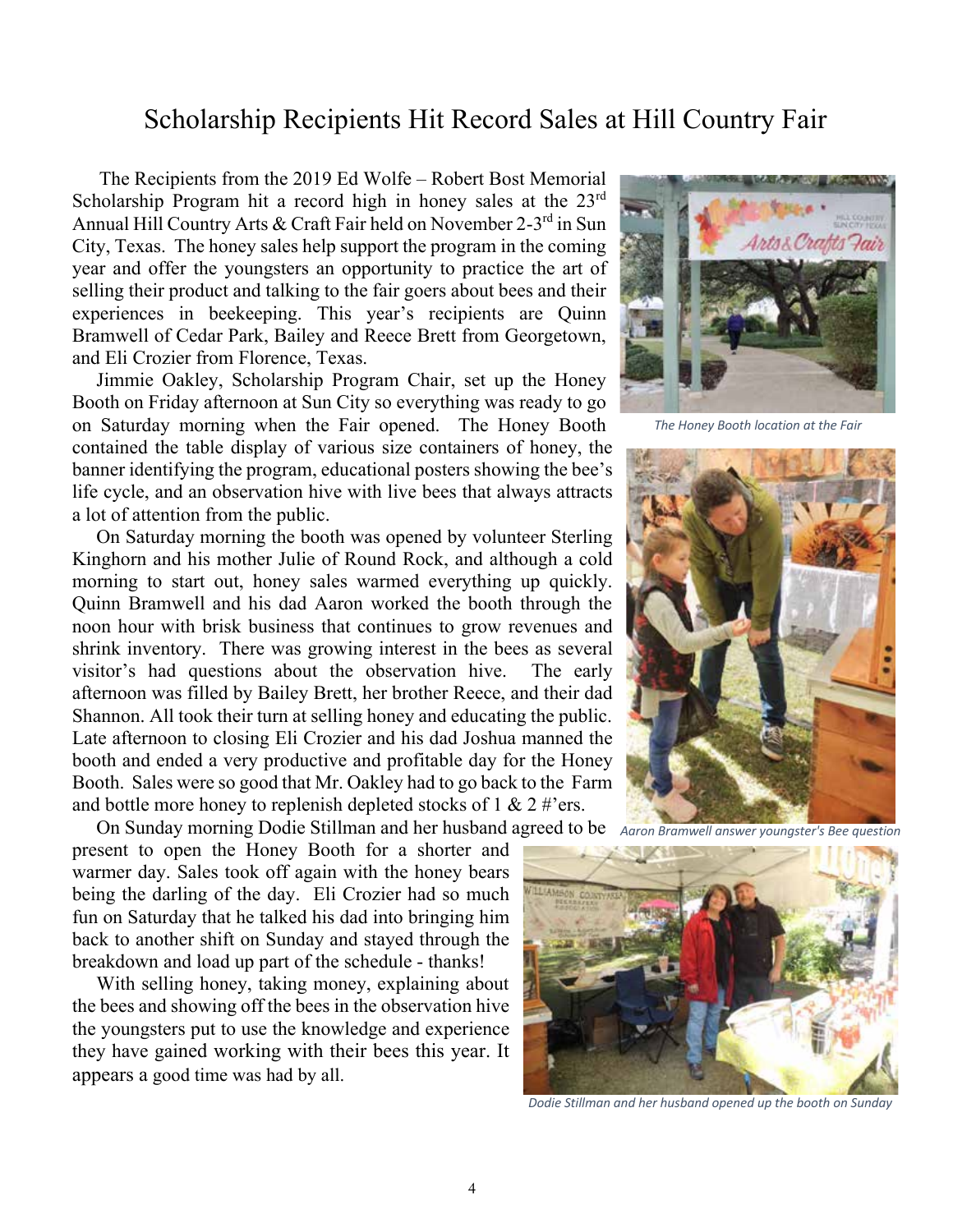# Worker Bees at the Hill Country Fair…





*Sterling & Julie Kinghorn bundled up ready to sell Quinn Bramwell talks to customer with backup from Arron* 



*Bailey closes the deal on another honey sale as Shannon observes*



*Eli Crozier and Joshua, his Dad, pull the last shift and wrap things up*

# In Conclusion…

 Gross sales for honey on Saturday was a whopping \$1,439.00, with Sunday receipts of \$389.00, for a total of \$1,828.00 for the two-day Fair. After paying for the wholesale honey purchased from Bost Apiaries, the net income, including cash donations, was \$903.00.

Thanks to all who worked in the booth or otherwise helped to make the event successful!

Jimmie Oakley – Scholarship Chair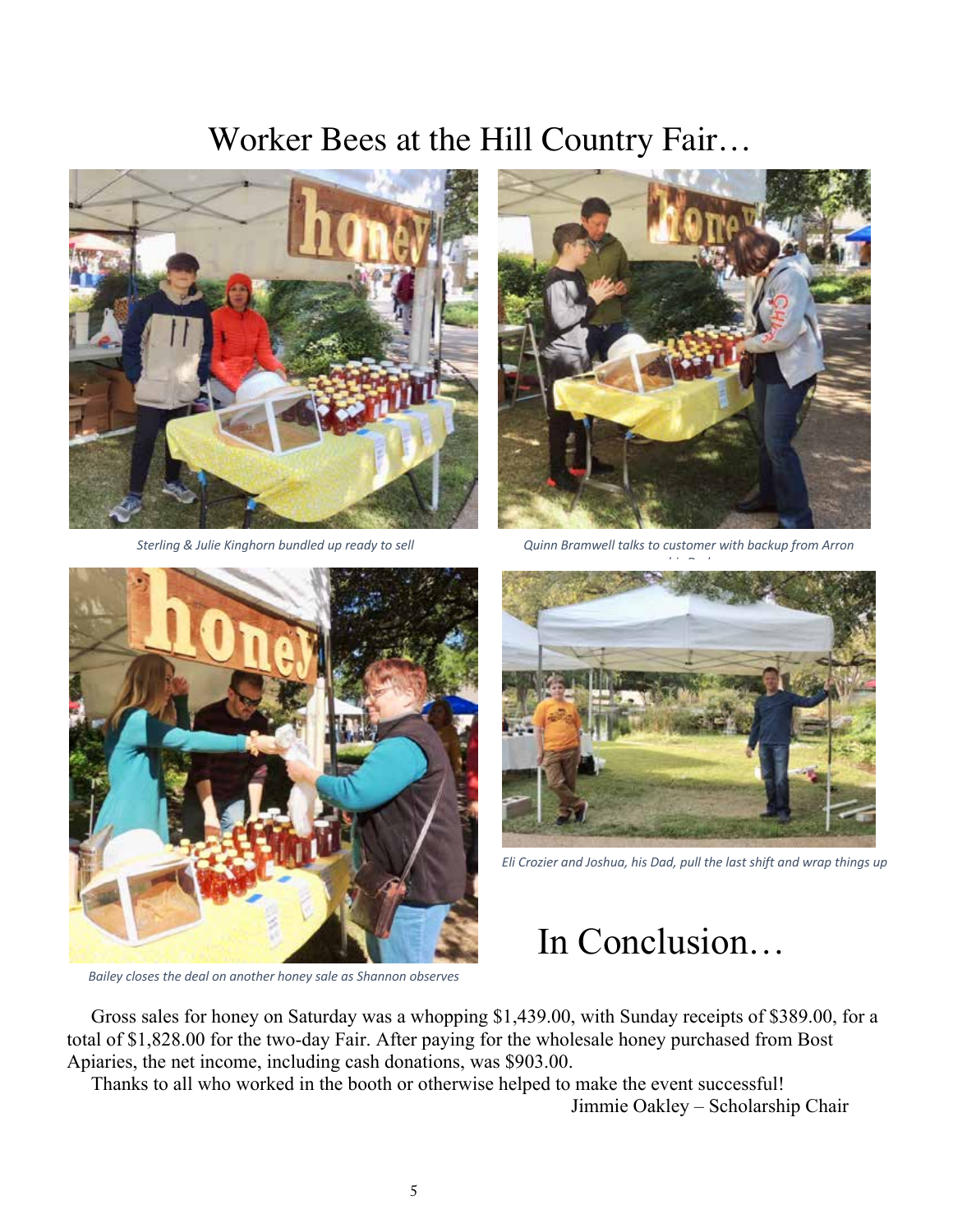# More Hill County Fair Pictures…



*The Brett's, Shannon, Bailey, & Reece The Bramwell's, Quinn and Aaron.*



*Eli Crozier awaits the next customer while Joshua exchanges info with a fair goer*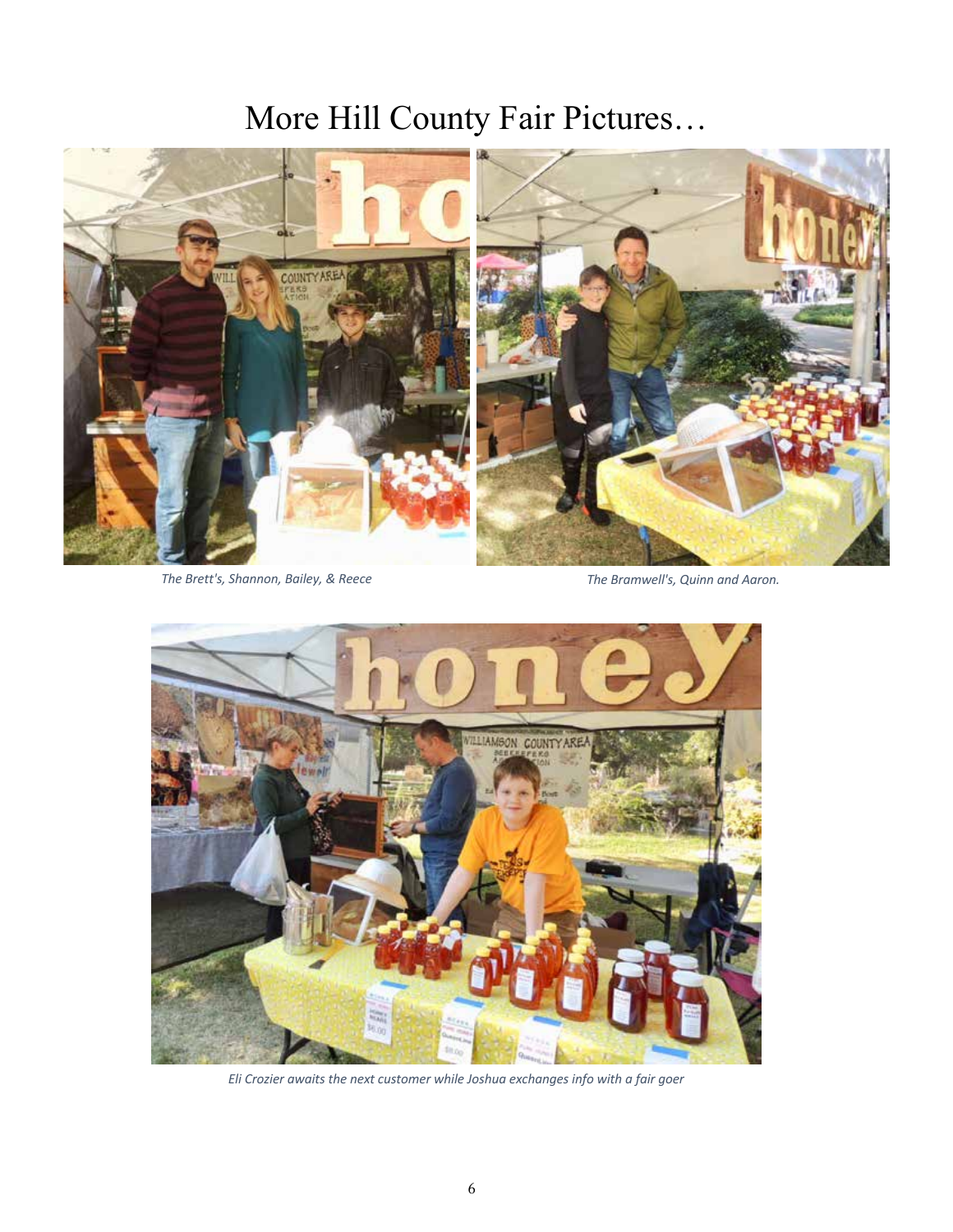# **Winter Beekeeping** *Reprint from Laura Colburn, (former) WCABA Program Chair*

### **How to Prepare Your Hives for Winter**

 As the temperatures finally begin to dip, there are a few tasks you should do for your hives to make sure they're prepared for overwintering: check for mites and treat if necessary; ensure hives are queenright; remove queen excluders and reduce entrances; make sure hives have enough food.

 It's crucial to send your hives into winter with very low mite counts. Hopefully you've done your fall sample, but if not, on the next warm sunny day, take the time to do a sugar roll or other sampling method. If the results show mites greater than 2%, treat as soon as possible.

 While you're checking your hives for mites, confirm all your hives are queenright. You don't necessarily need to see the queen, but you do need to see evidence she is still present and laying: eggs and very young larva. If your hive has lost its queen, it's too late for them to raise a new one before winter. Your options are to find a supplier nearby or to merge the queenless hive with a queenright hive.

 As winter progresses, the cluster will slowly move up. If you forgot to remove the queen excluder, your queen will be left down in the cold. Be sure to remove queen excluders before the cold weather arrives. Speaking of colder weather, the bees are buzzing to keep the clus¬ter warm. As the warm air escapes and rises, it collects on the inner cover, which can then lead to cold condensation dripping back down, chill¬ing and even killing bees. You can provide upper ventilation by simply placing a popsicle stick under the inner cover. There are other methods, such as upper entrances or protected holes drilled into the top box. All are effective at providing much-needed ventilation.

 Outside the hive, reduce the entrance to its smallest opening to prevent cold winter winds from whipping in the entrance. You may also need a mouse guard. This is an addition to the entrance that allows bees to come and go when the weather permits, but prevents mice from squeezing in and making a mess of your combs. Above all else, you need to ensure your bees have enough to eat for the winter. They need at least one medium full of honey and two or three frames of pollen. These resources are not always on a single frame, so take note of what's on the frames of brood. Often there will be a ring of pollen around the brood cells, surrounded by a ring of honey. The frames with brood should be centered in the brood box with a couple of frames of honey to either side. The majority of the honey needs to be above the brood. The hive usually takes care of this arrangement. If your hive doesn't have those resources, you'll need to plan on feeding all winter. Feed a liquid 2:1 syrup when the temps are above freezing and a solid fondant patty if temps fall below freezing for more than a few hours. A pollen patty may be necessary, but not until closer to the end of winter. It's also not too late to plant perennials for your bees. Trees, shrubs, and even some herbs will do well over winter and establish strong roots to survive the harsh summer heat and drought.

#### **Understanding the Winter Cluster**

 L.L. Langstroth wrote, "If the colonies are strong in numbers and stores, have upward ventilation, easy communication from comb to comb, and water when needed, and the hive entrances are sheltered from piercing winds, they have all the conditions essential for wintering successfully." From early spring through summer and fall, the bees in your hive are working cooperatively to raise brood, clean the hive, control the temperature in the hive, convert nectar into honey, store pollen for brood rearing, and of course, caring for the queen. The hive is a busy place most of the year. But that activity changes significantly when the temperatures fall in late fall. As winter approaches a new crop of bees are raised to be fatter in order to create and retain heat and to survive the winter as brood rearing slows or stops. Unlike the short-lived foragers of summer, these winter bees may live three months or longer.

 When outside temperatures fall below 50 degrees, the bees draw closer together, forming a cluster towards the bot¬tom-center of the hive structure between frames. A hive with a healthy population will have enough bees to cover the surface of those center frames, even nestling into empty cells for the closest contact. The bees towards the center are the warmest, and they are able to care for the queen and any brood that hasn't yet emerged. They are able to disconnect the muscles that control wing beat and vibrate those muscles to heat the cluster. Bees towards the outer edges of the cluster help retain the heat with the tiny hairs covering their bodies. Clustered bees in contact with honey can pass it through the rest of the cluster to where it's most needed, just as they pass nectar during the warmer months: mouth to mouth.

 It's important to note they are not heating the hive structure, but are rather heating the cluster of bees, although the heat they create will of course eventually escape and rise. This is why the cluster moves up over the winter and early spring month and why it's important that honey stores be situated directly above the brood cluster going into winter. Honey to the sides of the cluster are difficult to reach when it's cold and can leave bees stranded if temperatures suddenly drop. The rising heat is also why ventilation is crucial. Warm air rises towards the cover, then forms condensation, which in turn drips cold water down onto the cluster. To provide necessary ventilation, add upper entrances, either by a notch in the inner cover or a 5/8" hole cut into the top box, or crack the lid with a Popsicle stick or coin.

 The hive slow their consumption of pollen and honey while in the cluster and move about the hive when temperatures allow. It's in the later weeks of winter and the early weeks of spring that consumption rapidly increases and when the bees are at the greatest risk of starvation. Kim Flottum of Bee Culture Magazine says 80% of the food consumed during the whole winter will be consumed in the LAST 20% of winter, when brood rearing starts.

 If you have managed your hive during the summer, ensuring they have ample honey and pollen and are free of pests and diseases, they should do well through the winter.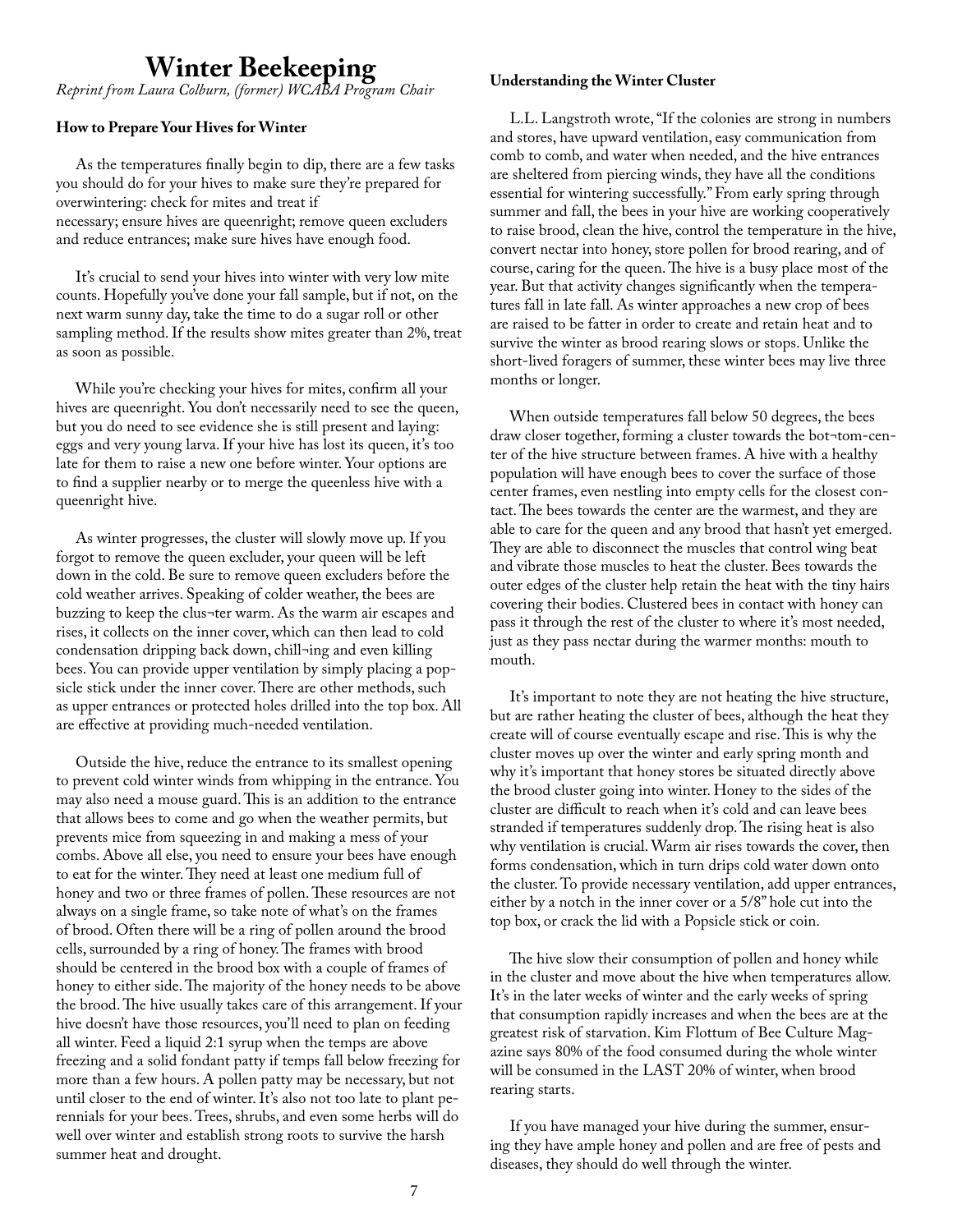# WCABA Members Show Off Talent

 When Barbi Rose and Dodie Stillman conducted their "Products of the Hive" presentation and workshop at the October WCABA club meeting we knew they had talent, but it extended further than that. Dodie's slide program in the main meeting was enlightening and informative, but paired up with Barbie in the workshop, what followed in the classroom across the hall was just downright *fun*. (see pictures)

 Two weeks later we see then showing their talents further at the Texas Beekeepers Convention in San Antonio when they both entered in the TBA Honey Show in the Beekeeping Arts & Craft Class division. Barbie won a first place Blue Ribbon with her

"Stained Glass Honey Bee", and Dodie was awarded a second place Red Ribbon for her Encaustic Art "Flight of the Bumblebee".

 Both ladies had multiple responsibilities at the Convention, but each took time out to pose with their winning art and the appropriate ribbon.

Congratulations ladies, job well done.



*First & 2nd Place winners Beekeeping Arts & Crafts*





*Barbi Rose 1st Place Beekeeping Art & Craft Dodie Stillman 2nd Place Beekeeping Arts & Craft*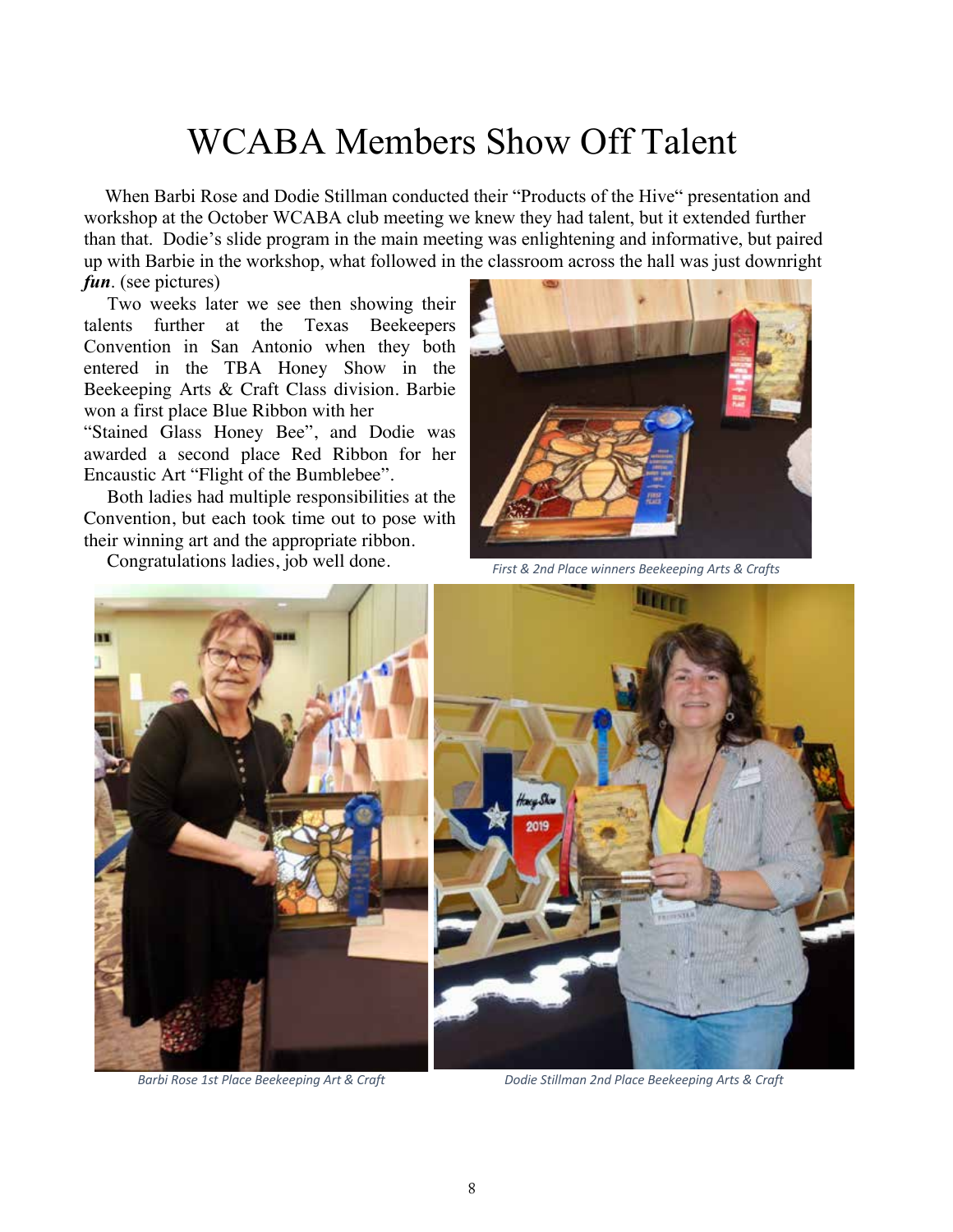## 2020 Nucs & Queens for WCABA Members

The Williamson County Area Beekeepers Association will again offer bees and queens to club members through our Bee Procurement Program. The Executive Board voted to provide 5- frame

nucs with queen (not marked), and additional individual order of queen bees (marked and clipped).

 The 5-frame nucs will come from Merrimack Valley Apiary's winter location in Louisiana and are advertised to consist of a "laying" queen that has already been accepted by the hive, 3 inner frames containing brood in all stages, 2 outer frames containing honey, pollen and adhering bees, delivered in a sturdy wooden nuc box with full entrance and a top feeding port. The queen in the nucs will be an Italian/Carniola Mixed Hybrid (Aurea-Karnica) that should provide a hardy, productive colony that winters well.



The queen bees for individual purchase will come from

*Five frame bee nuc delivered in wooden box*

B Weaver Apiaries in Navasota, Texas and are advertised as bred from a hybrid of bees chosen for their mite resistance, high honey production, and healthy population. These queens will be marked (blue) and clipped for ease of finding and help in swarm control.

 Order forms with current pricing will appear in the next issue for the Newsletter and orders will be accepted after the first of the year (2020).



*Queens in wooden cages*

 The Bee Procurement Program has been a benefit provided to the membership for over 20 years and has become a hallmark of service of our club. The program has drawn many new members to our ranks because of the attractive pricing and the assurance of obtaining bees in an ever tightening and competitive market. For this reason, the club has increased the limitation on orders to 10 nucs total per family, and a limit of 4 nucs total for new members to the club.

 Orders will be taken by mail after January 1st, and at the club meetings through the end of February or as long as supplies last. Each order must be on the official order form, be filled out completely, and be accompanied by the appropriate remittance to be accepted. All orders will be acknowledged by a confirmation e-mail and added to the Order Matrix by the Program Coordinator.

 Because of the need to track and match all orders with remittance and delivery of product, there will be no individual transfer of ownership of the nucs or queens. Cancelled orders will be handled by the coordinator with refunds and resale of the product to members on the wait list.

Thx. Jimmie Oakley – Bee Procurement Coordinator 512/507-3009 jimmie.oakley@gmail.com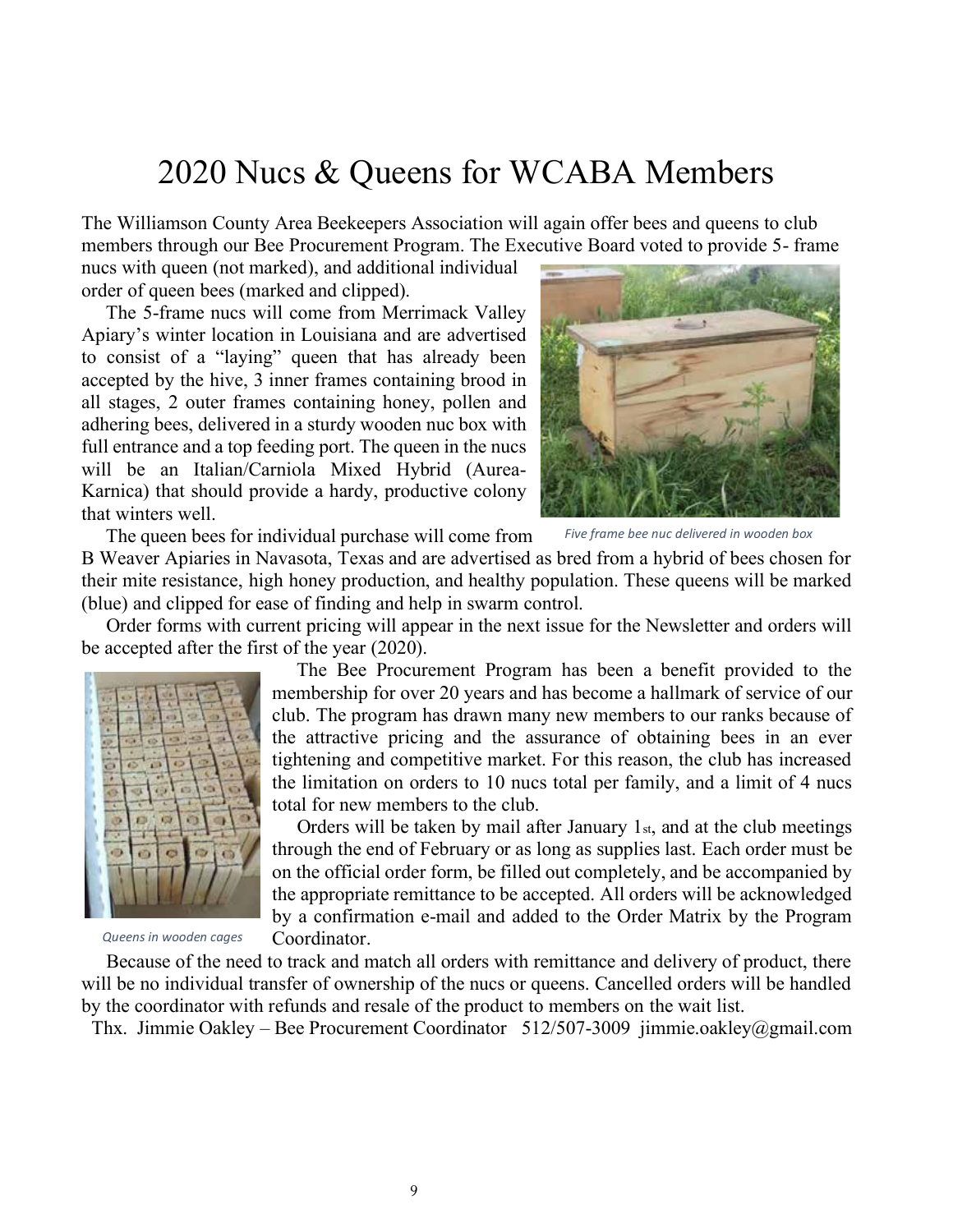# Fun Workshop at WCABA Meeting

Pictures from Products of the Hive Workshop WCABA meeting on October 22, 2019.



*Who says playing in Hot Wax can't be Fun? Adding the finishing touches to the Wax Bowl...*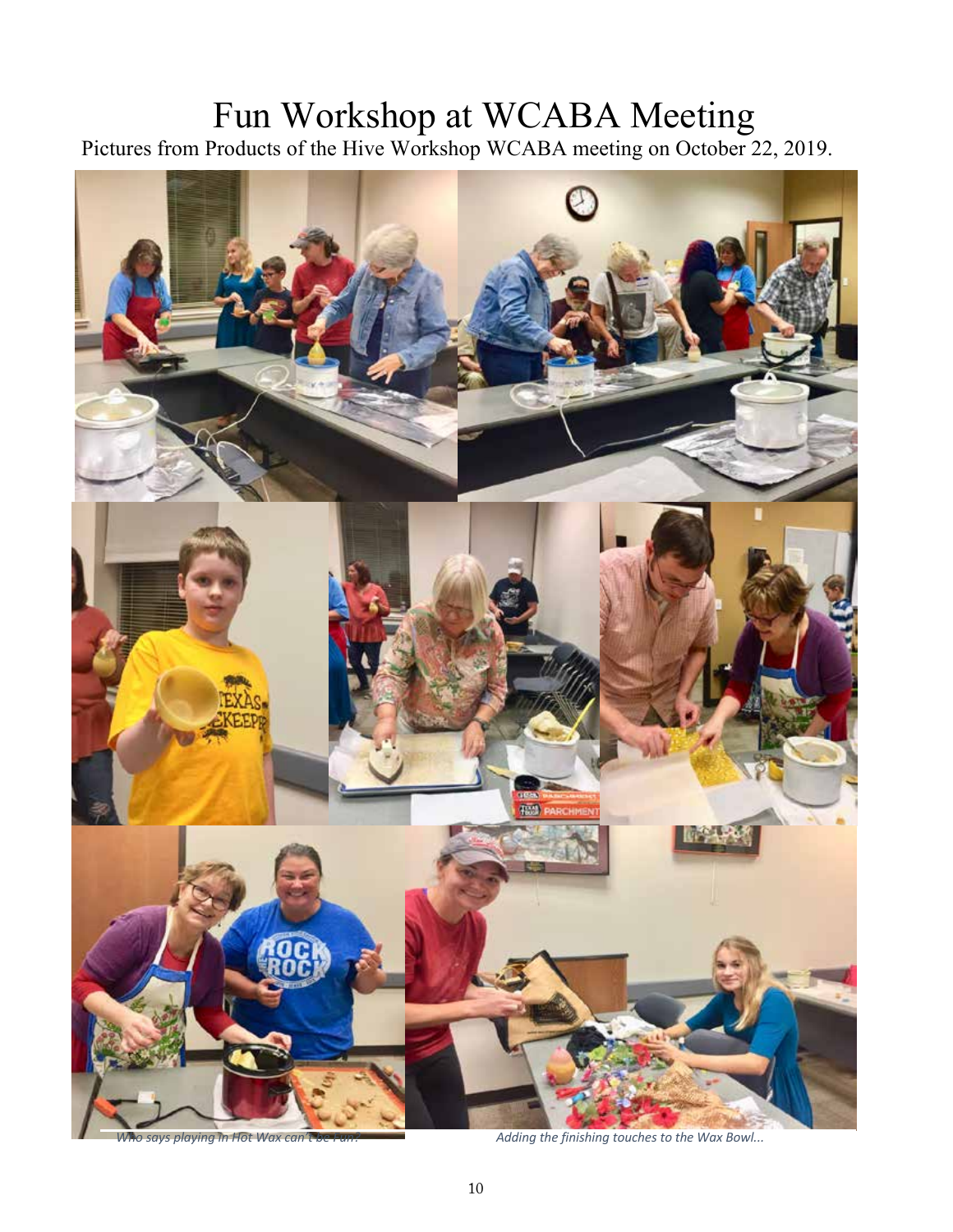

*Robin Young, Texas Beekeepers Honey Show Chair, presents Best of Art award to Barbie Rose at TBA Convention*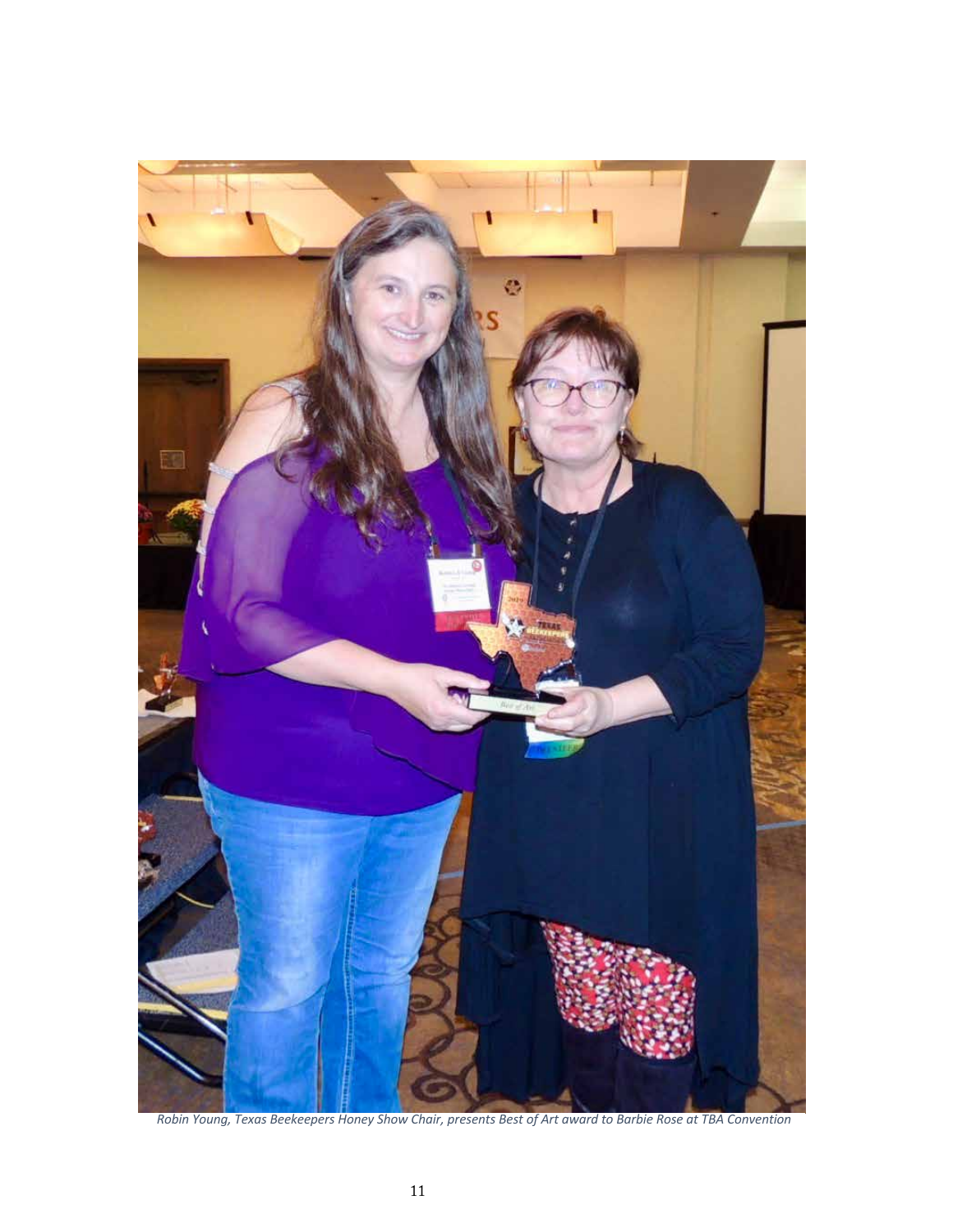## **Austin 9th Annual Beekeeping Seminar**

### **Register at: https://aabaseminar2020.eventbrite.com**

When: January 4th, 2020

Who: Austin Area Beekeepers Association

Where: The Marriott, La Frontera, 2600 La Frontera Blvd, Round Rock, TX 78681

Cost: \$75

Questions: Lance Wilson lance@beekeepinghelp.com

Why: The mission of this daylong seminar is to educate people of all experience levels in sustainable science-based bee husbandry and to provide support to worthy bee charities. Most of the proceeds are donated to the Texas A&M Honey Bee Lab, the Texas Beekeepers Association Queen's Program, the Texas Master Beekeeping Program and other bee health causes.

Description: This is a daylong seminar offering seven different educational presentations running concurrently every hour throughout the day. This will provide many beginning and advanced subjects to choose from. A separate beginner track has been formatted covering a variety of startup topics for soon-to-be or very-new beekeepers. A beginner beekeeper will learn the fundamentals of honey bee biology and behavior, how to select the equipment you will need, where to buy bees, how to set up your apiary, how to light a smoker, feeding, the fundamentals of honey extraction, queen finding, requeening and annual management.

 $\mathbb{R}^{\mathbb{Z}}$ 

### **Other Sessions will include:**

 $\sim$ 

| -Honey Bee Management Advanced -Nutrition Management |
|------------------------------------------------------|
| -Honey Bee Biology and Behavior                      |
| -Top Bar Management 1 and 2                          |
| -Effective Varroa Management for Robust Populations  |
| -Brood Disease and Pest Control                      |
| -Swarm Capture Techniques                            |
| -Raising Queens                                      |
| -How to Grow Your Apiary Business                    |
| -Successful Sales and Marketing                      |
| -Bees as an Ag. Exemption                            |
| -Honey Bee Reproductive Biology                      |
| -Making Splits                                       |
| -Cut-Outs                                            |
| -Smoker Lighting Demo                                |
| -Varroa Monitoring Workshop                          |
| -Queen Management                                    |
| -Reproductive Biology                                |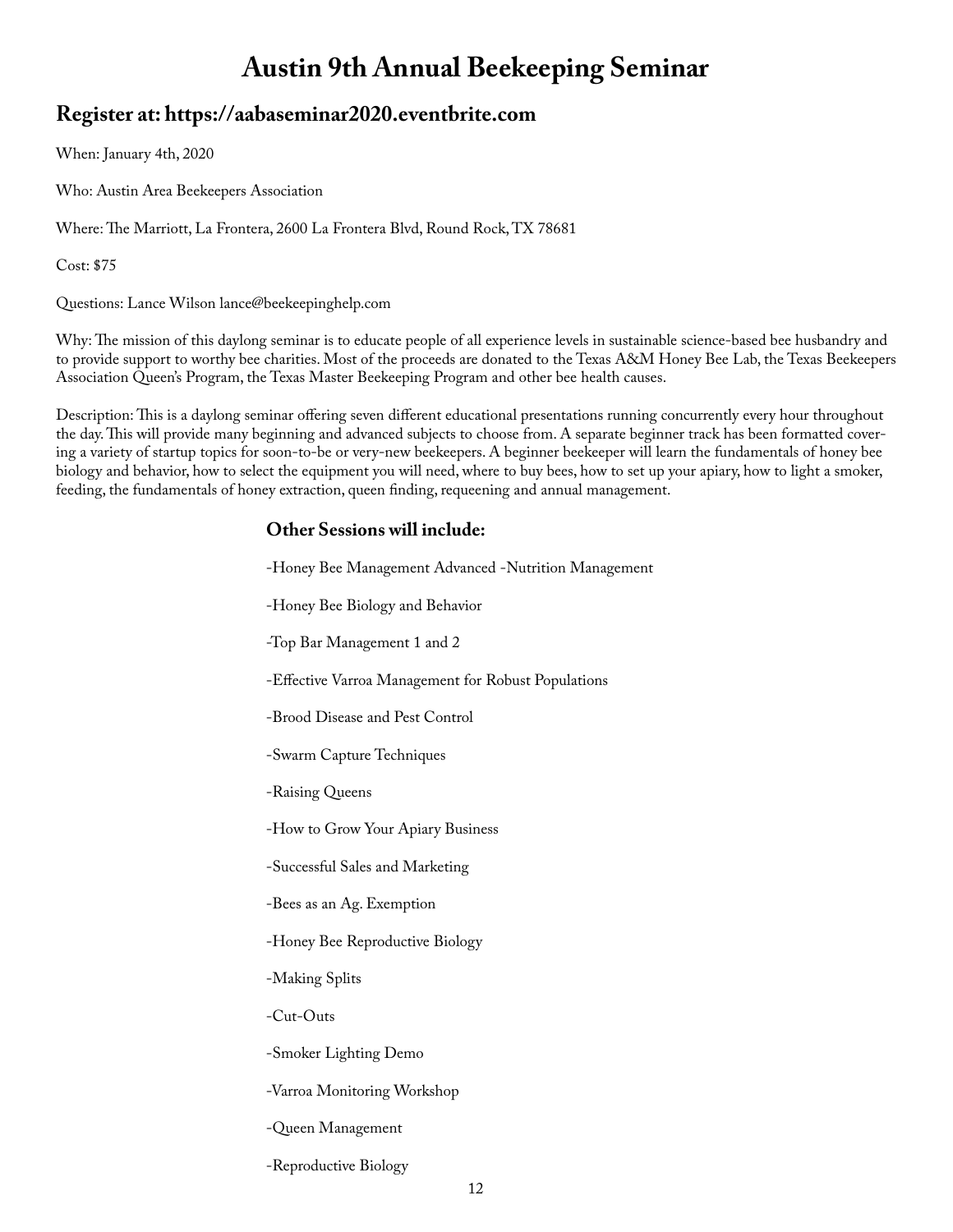|                                                                     | Ryan Giesecke - Trinity Valley Beekeepers President           |  |
|---------------------------------------------------------------------|---------------------------------------------------------------|--|
| -Africanized Bees                                                   | James & Chari Elam - Owners of Bluebonnet Beekeeping          |  |
| -Honey Bee Pheromones                                               | Dodie Stillman - Certified Texas Master Beekeeper             |  |
| -Harvest Economics                                                  |                                                               |  |
| -Wax Working Workshop                                               | Terry Spencer- Vice President of the Austin Beekeepers Assoc. |  |
|                                                                     | Karl Acuri - Austin Area Beekeepers Assoc. (Co-Organizer)     |  |
| -Annual Management                                                  | Brandon Fehrenkamp - Owner of Austin Bees                     |  |
| <b>Presenters:</b>                                                  | Pamela Yeamans - Certified Master Beekeeper (TMBP)            |  |
| Professor Juliana Rangel - Entomology at Texas A&M                  | Ashley Ralph – Vice President of the Texas Beekeepers Assoc.  |  |
| Blake Shook- President of the Texas Beekeepers Association          | John Swan - Owner of Wicked Bee Apiary                        |  |
| Mary Reed - Texas Apiary Inspector                                  | Dennis Herbert - Past Pres. of the Bell-Coryell Beekeeping    |  |
| Mark Hedley - Owner of Spiral Horn Apiary                           | Assoc.                                                        |  |
| Pierre Lau- Ph.D. Student of Entomology Texas A&M                   | Tara Chapman-Owner of Two Hives Honey                         |  |
| Robin Sliva- President of the Hill County Beekeepers<br>Association | Lance Wilson - Certified Master Craftsman Beekeeper<br>(GMBP) |  |
|                                                                     |                                                               |  |

|                                   |                                                                                                                                                                                                                                  | <b>MEMBERSHIP APPLICATION</b>                                                                                                                                                                                                  |
|-----------------------------------|----------------------------------------------------------------------------------------------------------------------------------------------------------------------------------------------------------------------------------|--------------------------------------------------------------------------------------------------------------------------------------------------------------------------------------------------------------------------------|
|                                   |                                                                                                                                                                                                                                  | WILLIAMSON COUNTY AREA BEEKEEPERS ASSOCIATION                                                                                                                                                                                  |
|                                   |                                                                                                                                                                                                                                  | $$20$ per year – single membership                                                                                                                                                                                             |
|                                   |                                                                                                                                                                                                                                  | $$25$ per year - family membership                                                                                                                                                                                             |
| <b>New Member/Renewing Member</b> |                                                                                                                                                                                                                                  |                                                                                                                                                                                                                                |
| (circle one)                      |                                                                                                                                                                                                                                  |                                                                                                                                                                                                                                |
|                                   |                                                                                                                                                                                                                                  | Amount\$ _______________                                                                                                                                                                                                       |
|                                   |                                                                                                                                                                                                                                  | Cash/Check #                                                                                                                                                                                                                   |
| Address:                          |                                                                                                                                                                                                                                  |                                                                                                                                                                                                                                |
|                                   |                                                                                                                                                                                                                                  |                                                                                                                                                                                                                                |
| Phone: (                          | $\mathbf{Y}$ and the contract of the contract of the contract of the contract of the contract of the contract of the contract of the contract of the contract of the contract of the contract of the contract of the contract of | Email: Email: Email: Email: Email: Email: Email: Email: Email: Email: Email: Email: Email: Email: Email: Email: Email: Email: Email: Email: Email: Email: Email: Email: Email: Email: Email: Email: Email: Email: Email: Email |
|                                   |                                                                                                                                                                                                                                  | To Save postage cost, may we send your newsletter via email? Yes $[$ ] No $[$ ]                                                                                                                                                |
| <b>Membership Secretary:</b>      | <b>Shirley Doggett</b>                                                                                                                                                                                                           |                                                                                                                                                                                                                                |
|                                   | 400 County Road 440                                                                                                                                                                                                              |                                                                                                                                                                                                                                |
|                                   | <b>Thrall, TX 76578</b>                                                                                                                                                                                                          | $(512)$ 924-5051                                                                                                                                                                                                               |
|                                   |                                                                                                                                                                                                                                  |                                                                                                                                                                                                                                |